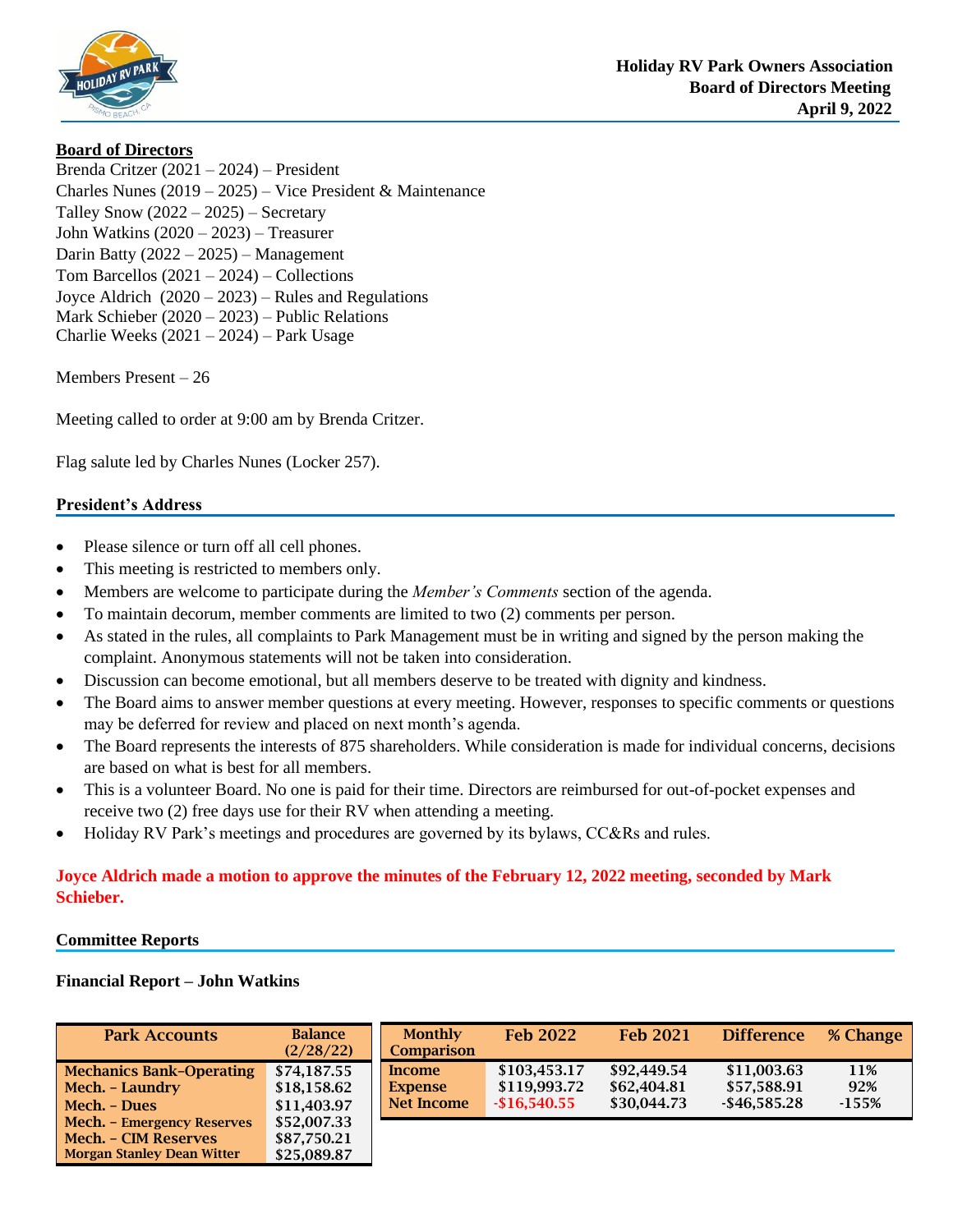| <b>Park Accounts</b>                                                                    | <b>Balance</b><br>(3/31/22)                | <b>Monthly</b><br><b>Comparison</b>    | <b>Mar 2022</b>                           | <b>Mar 2021</b>                           | <b>Difference</b>                          | % Change            |
|-----------------------------------------------------------------------------------------|--------------------------------------------|----------------------------------------|-------------------------------------------|-------------------------------------------|--------------------------------------------|---------------------|
| <b>Mechanics Bank-Operating</b><br>Mech. - Laundry<br>Mech. - Dues                      | \$116,817.47<br>\$19,912.62<br>\$12,347.97 | Income<br><b>Expense</b><br>Net Income | \$95.932.65<br>\$82,879.87<br>\$13,052.78 | \$94,711.88<br>\$62,694.33<br>\$32,017.55 | \$1,220,77<br>\$20,185.54<br>$-$18,964.77$ | 1%<br>32%<br>$-59%$ |
| Mech. - Emergency Reserves<br>Mech. - CIM Reserves<br><b>Morgan Stanley Dean Witter</b> | \$6,983.26<br>\$31,567.48<br>\$25,089.87   |                                        |                                           |                                           |                                            |                     |

After reviewing the February financials, I noted to Julie that the transfers made from the reserve account were not listed. The profit and loss (P&L) report for February shows a loss of \$16,000, which is because we paid property taxes of over \$46,000. Income was \$11,000 greater than 2021, that's encouraging. I noticed that more members are paying their dues for a full year rather than biannually. Legal fees are down as well, which is good too.

### **John Watkins made a motion to accept the February 2022 financials and pay the bills, seconded by Mark Schieber.**

March income was just slightly up year over year. I noticed that our expenses are higher, much of this comes from higher utility rates than 2021. Electricity costs are significantly higher than last year. I am warning folks that I will have to address those costs when it comes time to raise rentals rates. We have to pay for the Park, we've got more members staying in the Park with their free days than before and dues alone cannot cover that. I will work with Julie on projections for the future. If we raise rates, I want to make sure it is enough to prepare us for whatever comes our way. Lastly, I don't see the mobile home rent allocated on the March P&L report; I will speak the bookkeeper on where that went.

### **John Watkins made a motion to accept the March 2022 financials and pay the bills, seconded by Talley Snow.**

### **Collections – Tom Barcellos**

Advance assessment payments are very solid, as John mentioned. Over \$3,500 has been paid already towards the July assessment. There is \$1,736 in delinquent assessments that is from the default of 4 shareholders. Notices of default are in effect for those memberships and an auction date will be set at an appropriate time after those notices expire. Overall, collections are in a really good position.

### **Management – Darin Batty**

I'm getting caught up on this new assignment, and I have been meeting with Julie to get a better look at how things operate. I appreciate everyone's patience while I learn about everything that goes on with the business.

### **Park Use – Charlie Weeks**

Our occupancy was 74% last month, which is definitely less than March 2021. However, it must be noted that the construction fences came down only recently, and back in 2021 those sites, while being used for construction, were not rented out like they are now. Julie's focus is on running promotional discounts to entice people to stay at the Park while we're really slow. There was a 17% discount offered as a St. Patrick's Day (3/17) special, and that got a great response. I would much rather us sell a dozen sites with a discount than half that at full price.

Reviewing our reservation schedule, it's mainly comprised of our members utilizing their free time, which is great! There are still enough vacancies available that we should get some customers staying as well.

### **Correspondence / Public Relations – Mark Schieber**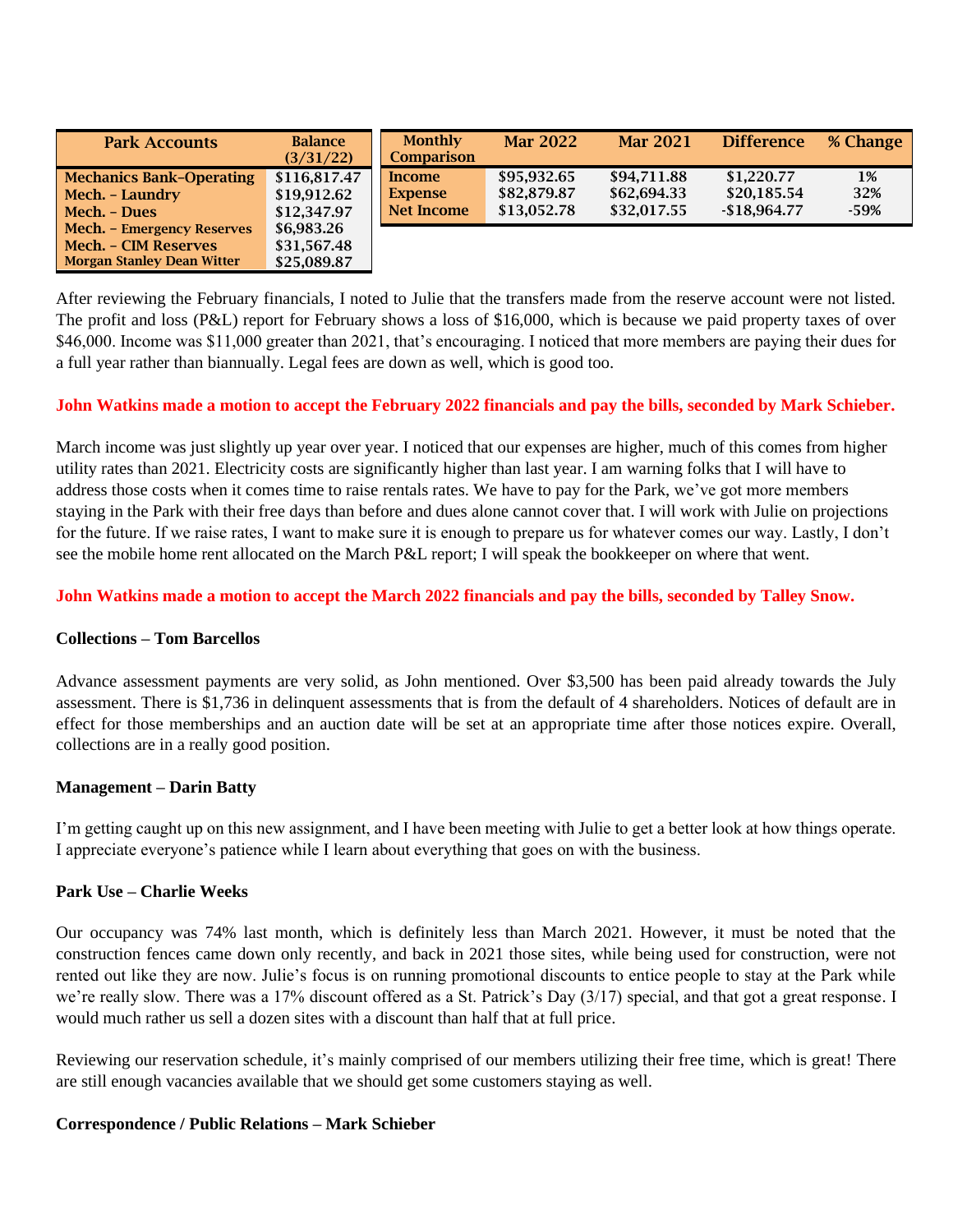Fundamentally, many of our guest comments from their stay experience survey tend to be about a common assortment of criticisms. Notes about the small size of spaces, the long-term RV site conditions, when construction will be over, etc., are very, very common. However, all the metrics of the survey itself (value, cleanliness, overall experience, etc.) are all trending upwards. I think we're all looking forward to the new facilities opening, and I'm sure that our guests will appreciate using them again soon.

## **March 2022 Guest Survey Comments:** *Please refer to the attached comments at the end of this document.*

# **Park Maintenance – Charles Nunes**

Over the last few months there have been electrical issues reported at several different RV sites. Those utility plugs have been replaced by an electrician and are now working fine.

The air conditioner for the Park office stopped working this week during our heat wave. I'll ask Julie to look into getting that repaired before summer arrives.

The maintenance staff are working diligently on refurbishing the picnic tables used in the Park. They're replacing old wood as needed and applying fresh paint to the metal legs in order to get them looking more presentable.

Lastly, the painted curbs around the property used for loading or no-parking areas are getting a fresh coat of paint too.

# **Rules and Regulations – Joyce Aldrich**

I was pleased to get the offer from Brenda to oversee the Park's rules and regulations; I think it's a task that I will enjoy. A goal for this year will be to really dig into the various rental agreements used for monthly and snowbird tenants to make sure that everything is aligned with the rules and regulations.

I will also be working with Julie on reviewing RV site conditions, compliance with the rules, and requests to make modifications in the upcoming months. I'm looking forward to helping to make everyone's stay as enjoyable as possible!

## **Manager's Report – Julie Hill**

Following the annual meeting, there is a lot of in-house clerical work that needs to happen. Getting the Board updated and everyone up to speed takes much of our time in the office. Please be patient with us, we're nearly through this process!

## **Reportable Actions – Talley Snow**

*None.*

### **Old Business**

### **1. Construction Improvement Committee – Tom Barcellos**

Good news; the restrooms are done. Bad news; you cannot use them yet. Gates to the swimming pool area are being fabricated as we speak. That will isolate the pool from the clubhouse. Our project manager, Ryan, will then attempt to get a release and inspection on at least the restrooms, if not the clubhouse too, in an attempt to open those soon. Julie has purchased items to stock the new restrooms and the clubhouse when it's time to open.

In other good news, I spoke with the representative that we purchased the restroom and shower trailers from and he indicated that the Park should receive the full value of that purchase back based on unrelenting demand for those units.

The main reason for the delay in construction is because of the pool, specifically the drain channels needed to complete the project. Those drains have been located, purchased, and are on their way. After those are installed, the deck can be poured.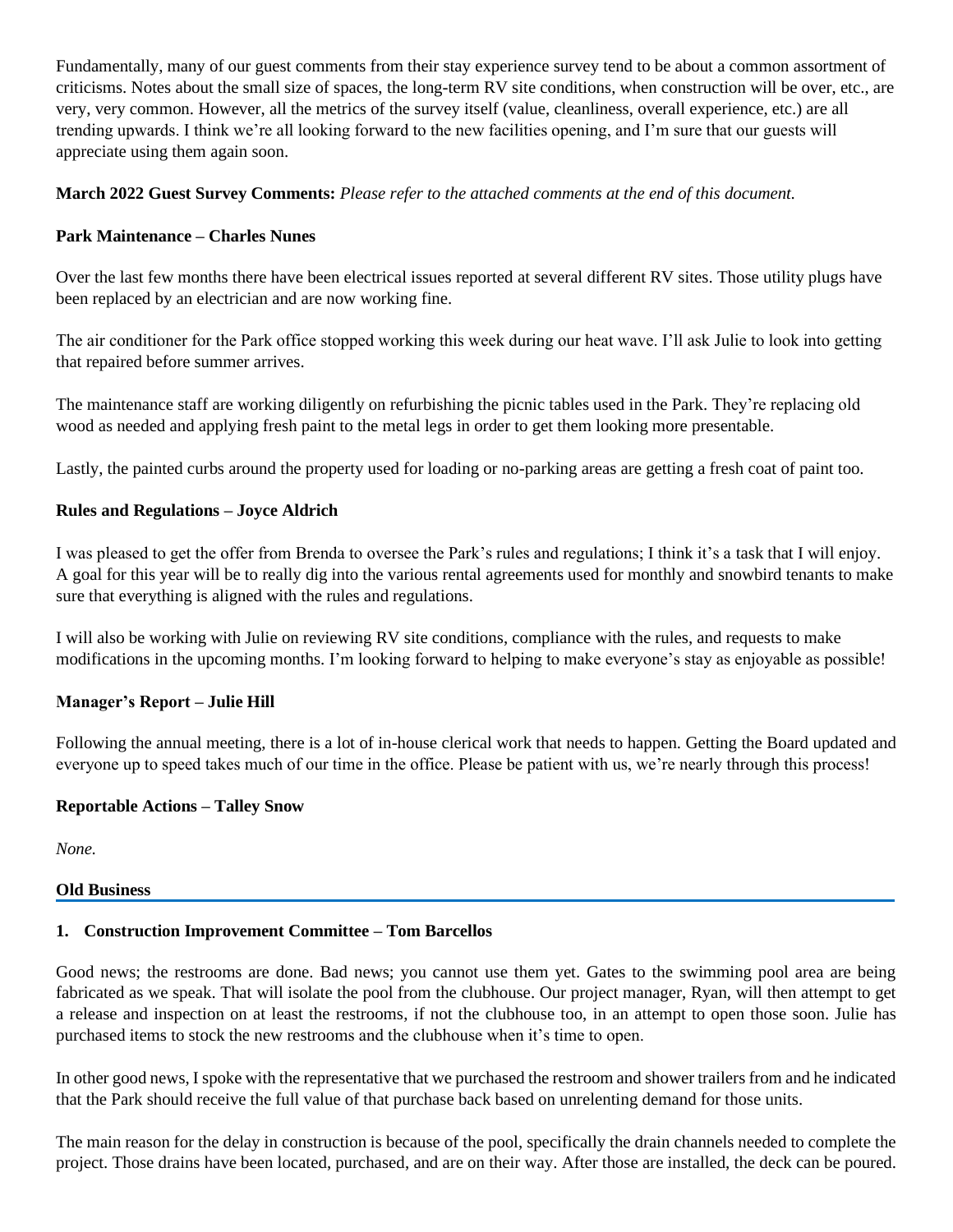Once the deck is dry the pool can be resealed and filled again. How much time will that take? Well, my biggest concern is getting that clubhouse open ahead of the pool, but there is only so much anyone can do in these situations.

I know there are lots of rumors going around about construction, and I've got to be honest, it's all bullshit that gets people riled up for no reason. If you have questions of us, please ask. If you don't like the answer, I'm sorry but I can't give you anything but an honest answer. The bottom line is that we are seeing new people around the Park, and a lot of them are wanting to be here because we have beautiful new facilities. I'm not overly concerned about the hiccups along the way; most of which are due to the supply chain issues caused by the pandemic.

### **2. Transformers – Julie Hill**

I don't have an update on when the transformers will be refurbished. As Tom hinted, I am also facing supply chain issues with the parts needed. Charles and I are considering other options since this has been an ongoing concern.

### **3. Site Map / Guest Guide – Julie Hill**

We currently make welcome packets in-house to provide when our guests check-in and stay at the Park, which are serviceable but do not reflect well on how much we've improved the facilities. I have been working with a professional advertising and printing company to make a higher quality, printed guest guide that will also feature advertising for local businesses. That work is almost complete; Mark and I are implementing a few final changes. We will get those guides printed before summer!

### **4. Lift Station Control Panel – Charles Nunes**

We reported in February that the control panel for the sewage lift station next to the restrooms has been deteriorating for some time now and should be replaced sooner rather than later. The Board approved purchasing a replacement panel and we are still awaiting production and shipment.

### **5. Flood Insurance – Julie Hill**

Our insurance agent brought it to the mine and Brenda's attention that the Park is lacking sufficient flood insurance. I think Brenda and I were both immediately thinking about protecting the new amenities after spending over a million dollars making improvements. The Board is still discussing the topic and will report on any developments at a later date.

#### **New Business**

### **1. Letters to Board – Mark Schieber**

As your new PR person, I would love to speak with you and get your opinions. Brenda mentioned during her address that we are trying to respond to those complaints or concerns that are made in writing, according to the rules. If you want to chew my ear and converse more causally, I'm all for it. Please keep in mind that while I'm happy to talk to you individually as a Board Member, I don't mean to speak for the entire Board if I respond to your opinions during conversation.

### **2. Laundry Room Door Replacement – Charles Nunes**

The laundry room door is still in need of replacement. The issue stems from an accident where someone drove into the door last year with the golf cart. Since the new concrete ramp was poured that leads up the door, for ADA accessibility reasons, the door no longer closes properly because of that prior damage. The cracks are severe enough that we need to replace the whole door assembly. Julie got some bids since the last time we've discussed this, ranging from \$5,929 - \$6,487. Those bids are normally good for 30 days so it may cost a little more to pay for a replacement since it's been a few months.

**Charles Nunes made a motion to replace the laundry room door, up to maximum cost of \$6,500, seconded by Tom Barcellos.**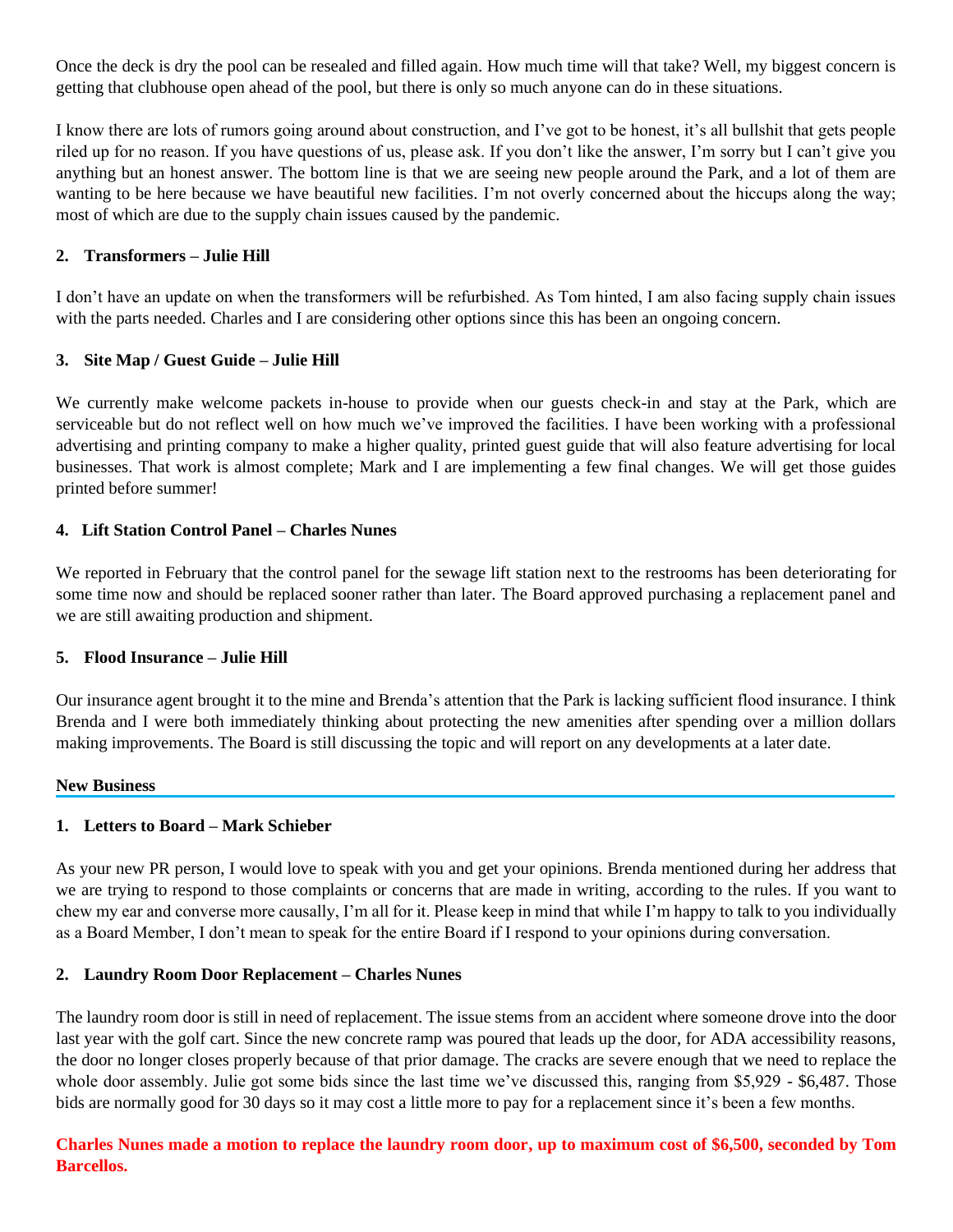### **Member's Comments**

Kim McKenzie (Locker 107) – Since I'm limited to 2 comments, I would like to you know that my first comment is about spending. I see that we were provided financial comparisons for February and March, and I notice that the mobile home furniture and fixtures item listed is \$11,013 for last year, compared to \$9,510 this year. I've been here for 12 years, and I know that the first time that it ever appeared on the balance sheet was when the mobile home was open to renters. I believe the income was around \$20,000, and about \$8,500 was spent on furnishings. I'm asking why are we spending money on mobile home fixtures?

On a similar note, I see that the credit card marked as "Julie" shows a balance for March 2022 of \$18,540, and \$5,502 in March 2021. It never drew my attention before, but I think we should want an answer for.

My second comment is about reserves. In the 12 years I've been here we always kept reserves for emergencies; the fear being that the Park could close if something catastrophic happened to our restrooms or essential utilities. We don't have the \$350,000 worth of reserves that we used to have before. I'm sure that if you reviewed prior Board comments that you would a Board Member stating that the "money was just sitting there; we're not doing anything with it." The reason that money "sits there" is in case of a potential emergency.

*Response from John Watkins – The reserves were there for just what we wanted them for. In order to improve your pool, your clubhouse and your restrooms, to enhance the value of your shares, we drew down on that. We are replenishing that reserve again at \$7,000 monthly. As I mentioned, the recent transfer was not listed on the P&L because it was made late in the month. Bottom line, those reserves were needed and I agree with you that it's essential that we have them. To remind everyone, that money was used for improvements, not operating costs. It also saved the Park a tremendous amount of interest and fees because we borrowed less money as part of the construction loan.* 

*To your point on the mobile home furnishings, that is an asset on the balance sheet, not an expense. It depreciates in value, that's way the cost continues to lower as you stated. I'm pretty sure that is what you are referring to, but I will research and get back to you for sure.*

*Response from Brenda Critzer – The credit card was used by the manager to pay for new furniture and equipment for the clubhouse and swimming pool, as instructed by the Board. We allocated a balance of \$20,000 to do so and I think she's spent around \$14,000 currently. You'll see a much higher March balance on that credit card also because of the annual meeting this year, which we didn't have in 2021 because of the pandemic. The Board is well aware of how much is being spent.*

*Response from Tom Barcellos – It might be helpful to point out that Julie is limited to discretionary purchases of \$500 on that credit card. Anything above that is subject to Board approval.*

Frank Polehonki (Locker 450) – I want to invite everyone to a party that my wife and I are hosting on April  $23<sup>rd</sup>$ , as a birthday celebration for me and appreciation for all the support, love and prayers we've received in recent years. It's going to be a great event and we'll supply tons of food and drinks, in addition to free raffle items. There will be live entertainment and I think everyone will have a lovely time. We're expecting lots of Park friends and my family. I really want to thank Julie, the Board and everyone that has supported us in planning this party!

Nataly Silva (Locker 160) – Do you think by the pool will be open again by July  $4<sup>th</sup>$ ?

*Response from Tom Barcellos – I'm praying! That's the honest answer at this point.*

### **Board Member's Comments**

Charlie Weeks (Locker 7) – I want to follow up with everyone and share the persons that won the early bird raffles for voting in this year's election. The winners were Locker 149 (Azevedo), Locker 680 (Martin) and Locker 712 (Mercado).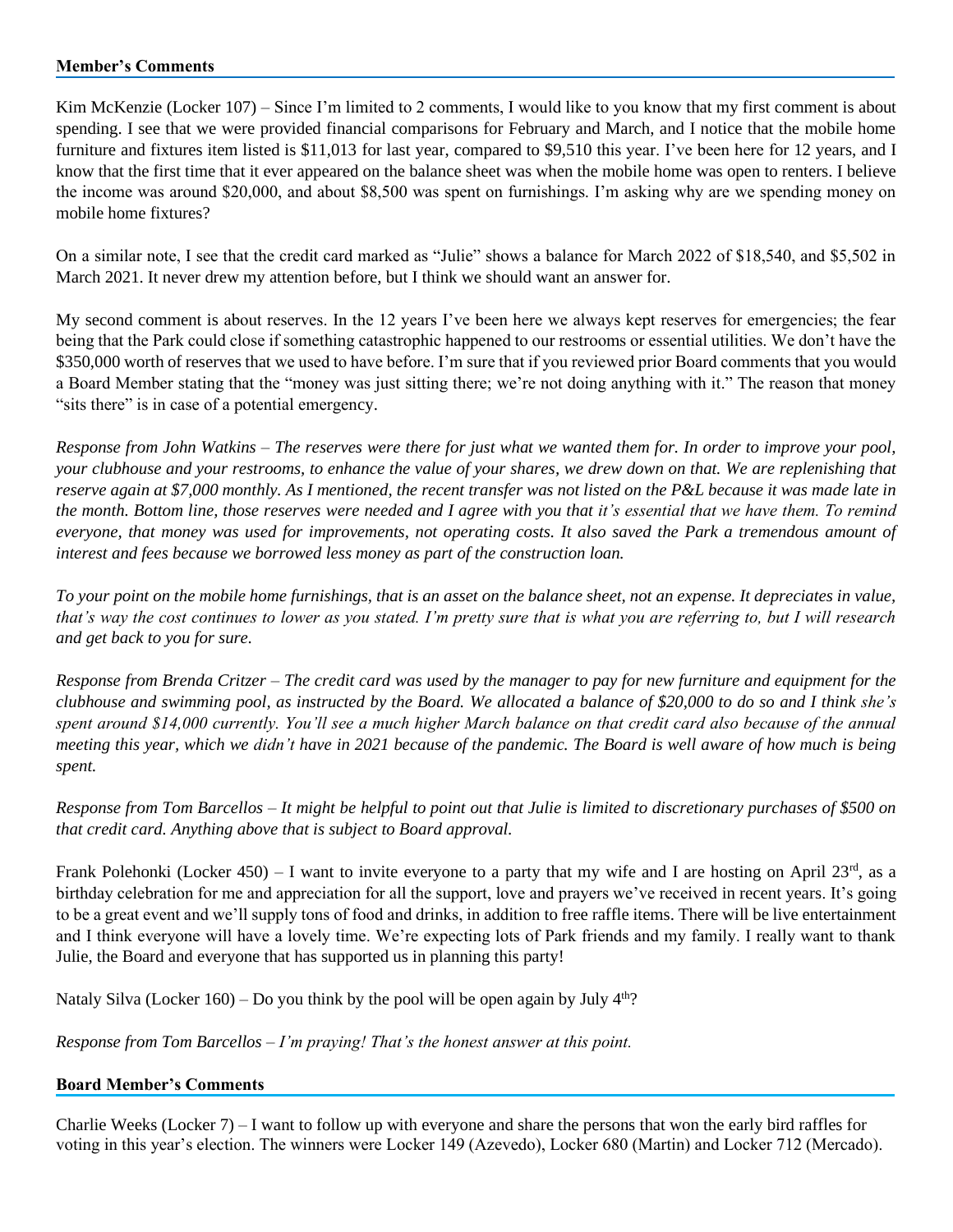Mark Schieber (Locker 155) – John Watkins and I were discussing the future of the business recently, with these high gas prices and whatnot. I've been in the RV industry for a long time and there are still unprecedented amounts of RVs being made. There's also been an explosion in destinations for RVers to stay at once they get their new rigs. I think we may capitalize on that demand in spite of higher gas prices.

To Kim McKenzie's point about reserves, we actually need *more* reserves than we used to keep on hand in previous decades, as described in the most recent reserve study.

Tom Barcellos (Locker 173) – Nataly, I really hope that we can get everything open and looking beautiful for July. I know that certain things are out of our control. I understand that things are different for me, since I'm only here once a month and don't see the stagnation of the project over the past few months. I have regular communication with Julie and our project manager, Ryan, but sometimes those updates are nothing more than "we really don't know yet." It's a hard reality, but it has become the way things are nowadays. We are all used to seeing less and less of things in stores that we did in years before. I appreciate everyone's patience with this project!

**Charles Nunes made a motion to adjourn to executive session, seconded by Joyce Aldrich.**

#### **All Motions**

**Joyce Aldrich made a motion to approve the minutes of the February 12, 2022 meeting, seconded by Mark Schieber.**

**Roll Call: Joyce Aldrich, Tom Barcellos, Brenda Critzer, Charles Nunes, Mark Schieber, John Watkins and Charlie Weeks voted yes. Darin Batty and Talley Snow abstained. Motion carried.**

**John Watkins made a motion to accept the February 2022 financials and pay the bills, seconded by Mark Schieber.**

**Roll Call: Joyce Aldrich, Tom Barcellos, Brenda Critzer, Charles Nunes, Mark Schieber, John Watkins and Charlie Weeks voted yes. Darin Batty and Talley Snow abstained. Motion carried.**

**John Watkins made a motion to accept the March 2022 financials and pay the bills, seconded by Talley Snow.**

**Roll Call: Joyce Aldrich, Tom Barcellos, Darin Batty, Brenda Critzer, Charles Nunes, Mark Schieber, Talley Snow, John Watkins and Charlie Weeks voted yes. Motion carried.**

**Charles Nunes made a motion to replace the laundry room door, up to maximum cost of \$6,500, seconded by Tom Barcellos.** 

**Roll Call: Joyce Aldrich, Tom Barcellos, Darin Batty, Brenda Critzer, Charles Nunes, Mark Schieber, Talley Snow, John Watkins and Charlie Weeks voted yes. Motion carried.**

Meeting adjourned at 9:58 am.

Respectfully Submitted,

Talley Snow *Board of Directors – Secretary*

Cc

Aaron Cartwright *Senior Reservation Agent*